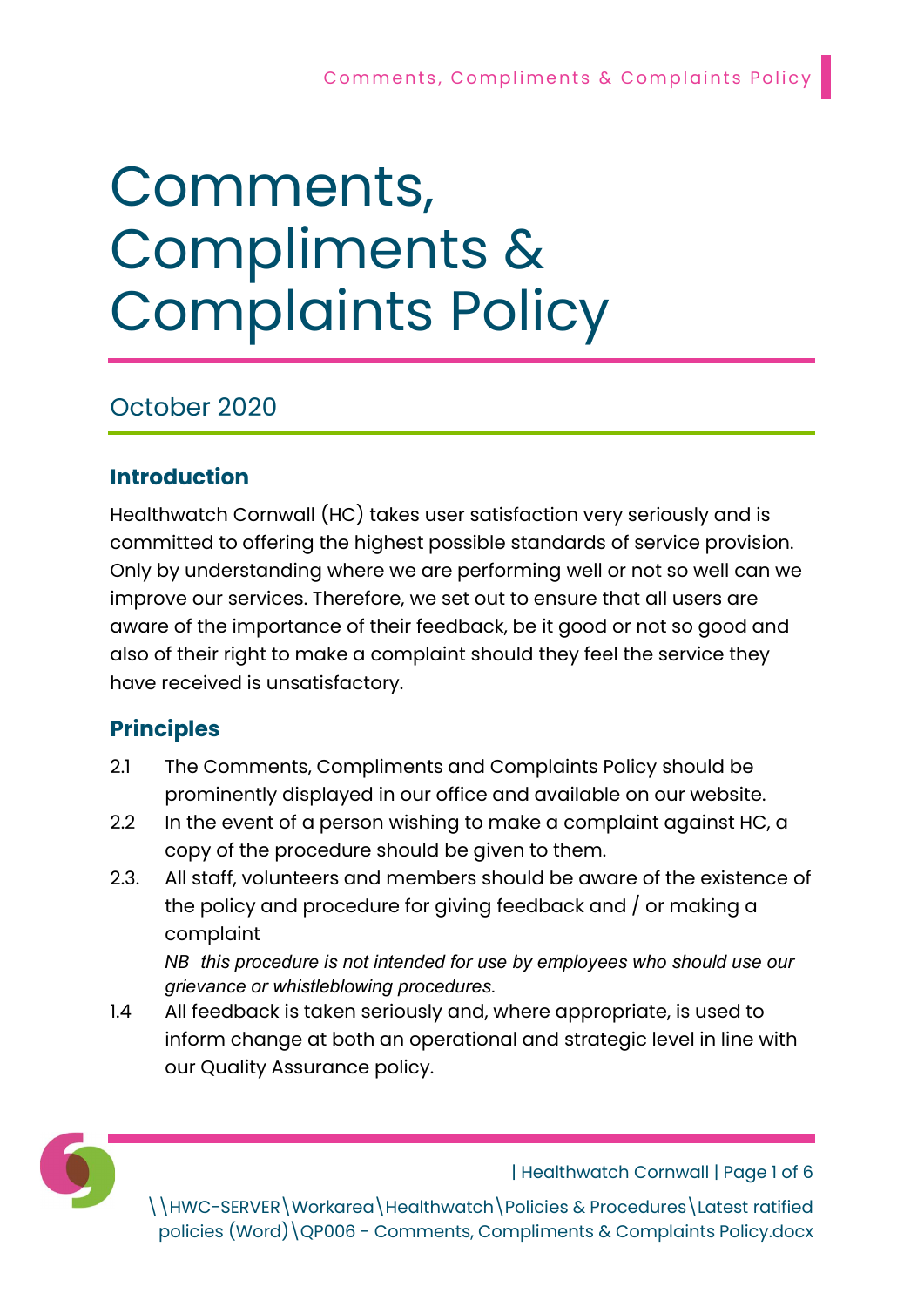- 1.5 If someone wishes to offer feedback or suggestions concerning areas for service improvement or if they would like to offer positive feedback on the service they have received, they can:
	- 2.5.1 visit our website

https://www.healthwatchcornwall.co.uk/contact-us

- 2.5.2 email enquiries@healthwatchcornwall.co.uk
- 2.5.3 telephone 0800 0381 281
- 1.6 All contact from members of the public is dealt with according to our privacy policy and in line with current GDPR regulations.
- 1.7 HC will take appropriate action to investigate any complaint, keep the complainant informed at each stage, and work towards reaching a satisfactory conclusion. In many cases the complaint can be dealt with easily and, once a dialogue is opened, an answer can be found. Some situations may require a more thorough investigation but, whatever the outcome, service delivery will be examined and, if necessary, recommendations made.

## Our Standards for Handling Complaints

- 3.1 We treat all complaints seriously, however they are received.
- 3.2 You will be treated with courtesy and fairness at all times. We would hope, you too, will be courteous and fair in your dealings with our employees at all times.
- 3.3 We will treat your complaint in confidence however, it is likely that in order to fully investigate a complaint your details will need to be shared with relevant employees.
- 3.4 We ask that outline your complaint as clearly as possible and to specify what outcome you would like as a result of your complaint.
- 3.5 At any stage you can have support from a friend, carer or agency (e.g. advocate). If you need support to arrange this, we can provide details of advocacy organisations and help you to make contact with them. Interpreters can also be arranged if required.



| Healthwatch Cornwall | Page 2 of 6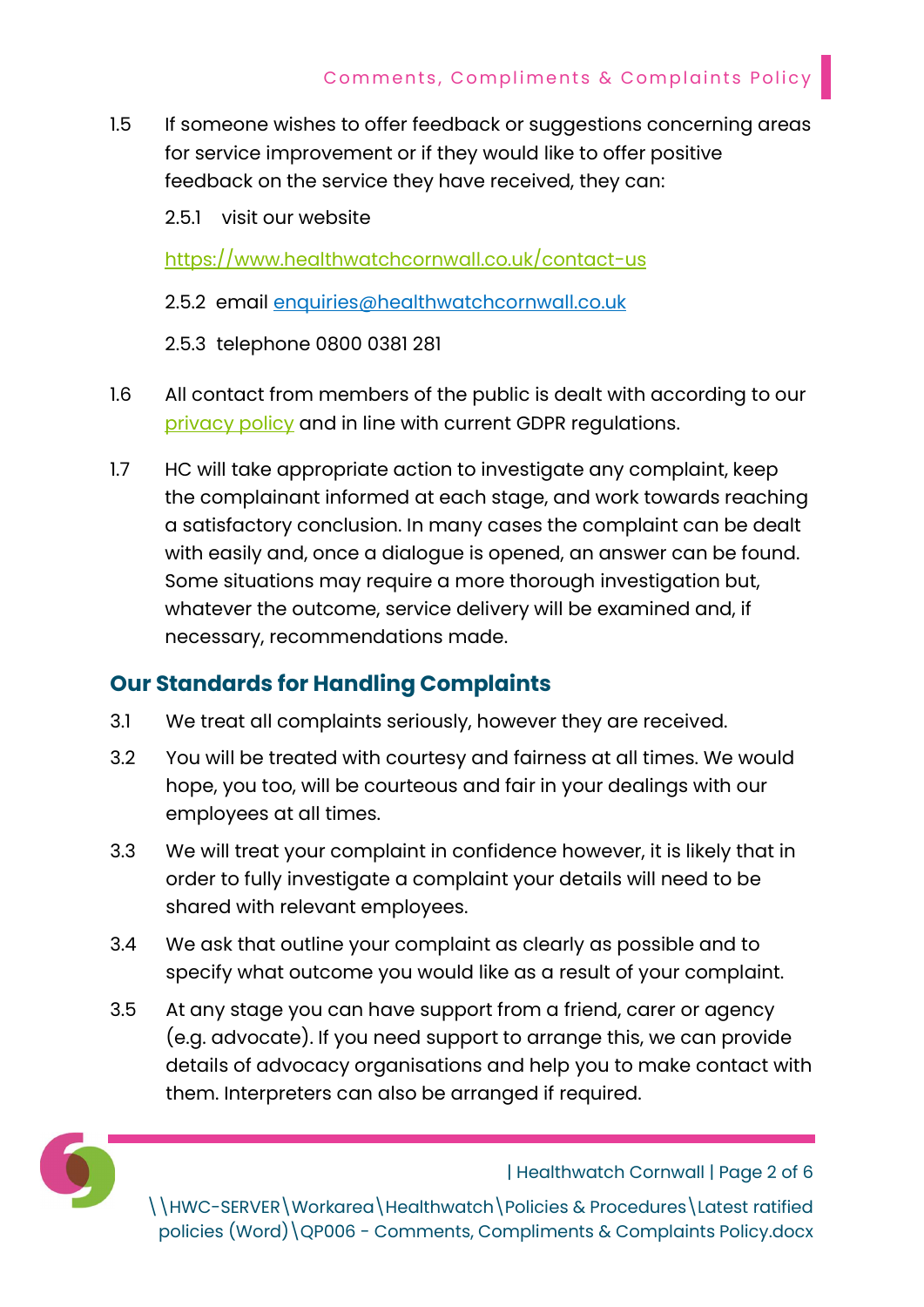3.6 If your complaint alleges harassment or abuse, the response will follow procedures as set out in policy guidance relating to harassment and safeguarding.

## Overview and Timescales

- 4.1 At each stage it will help us to resolve your complaint quickly if you can give us as much detail as possible, including any documents and correspondence and stating that you are making a complaint in line with our procedure.
- 4.2 We aim to:
	- 4.2.1 Acknowledge your complaint within 5 working days.
	- 4.2.1 Offer a time to discuss with you within a further 10 working days
	- 4.2.3 Provide a full written response within a further 10 working days.
- 4.3 If for any reason the complaint will take longer to investigate and respond to, we will keep you fully informed.
- 4.4 Particular care will be taken to identify any issues that are subject to other statutory or HC procedures and policies, such as Child Safeguarding, Adult Safeguarding, Racial Harassment etc, that may come to light during the investigation.
- 4.5 Our response aims to offer:
	- 4.5.1 An acknowledgement that the complaint was/is taken seriously;
	- 4.5.2 An outline of the decision;
	- 4.5.3 The right of appeal
- 4.6 It may also include any of the following as appropriate to the circumstances:
	- 4.6.1 An apology;
	- 4.6.2 An undertaking to learn from the complaint and to take steps to make sure such an event is not repeated (for example a review of policy or practice);



| Healthwatch Cornwall | Page 3 of 6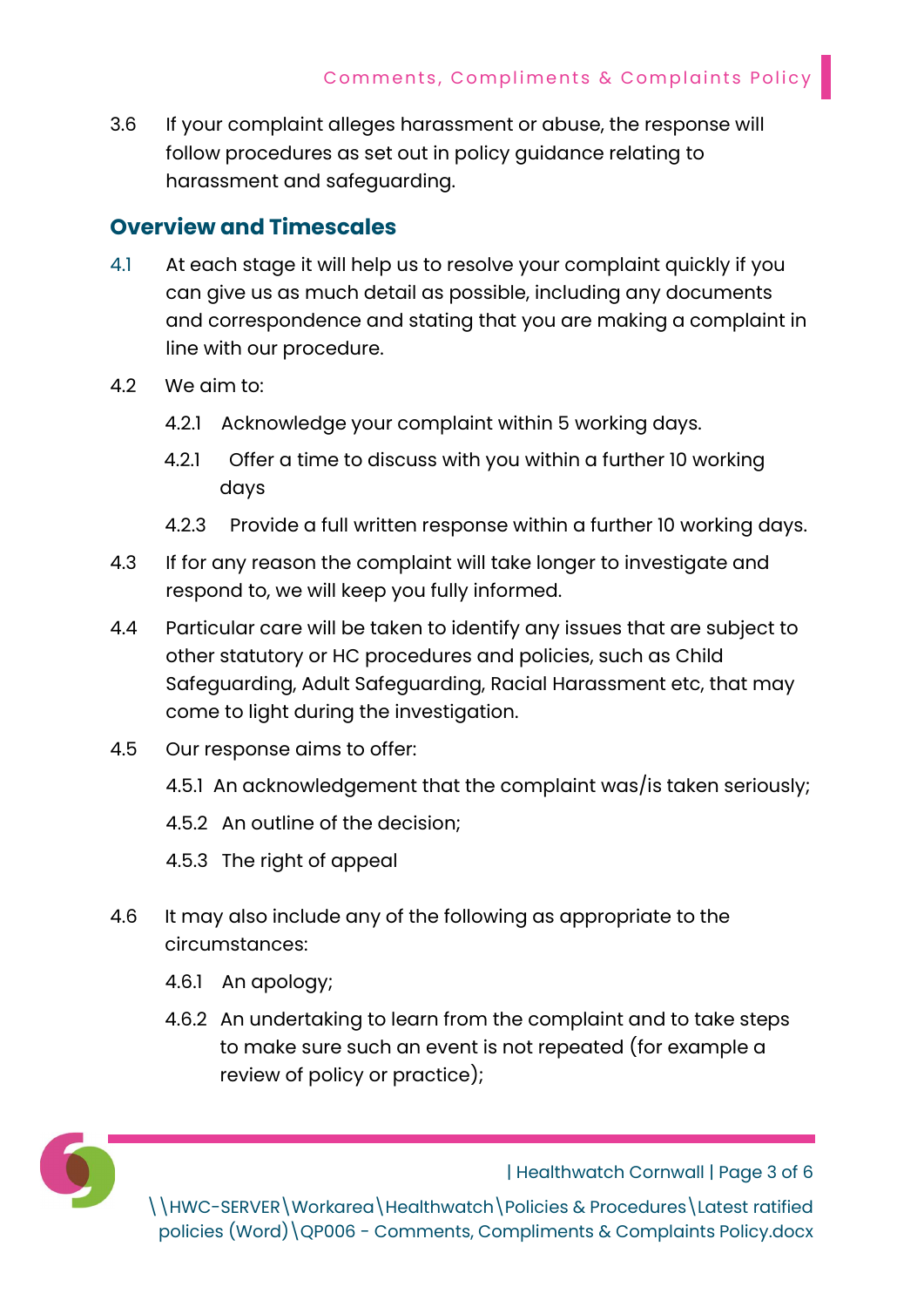4.6.3 Compensation for any small financial loss (for example, for lost or damaged property).

### Three Stage Process

#### 5.1 Stage 1

A complaint at this stage can be made in person, by telephone, email or letter, or via the website. The complaint will be considered by a member of the management team.

#### 5.2 Stage 2

If you feel the investigation has not considered all the relevant information, or you are dissatisfied with the outcome, you may refer the matter to the Chief Executive Officer (CEO) by telephone, email or letter within ten days of receiving the response at Stage 1.

 The CEO will receive all the correspondence that has been gathered at stage 1 and will examine this to make sure that all procedures have been followed correctly. They will also liaise with the original Investigator to ensure they are satisfied that the original complaint was, understood fully, investigated thoroughly and responded to appropriately.

#### 5.3 Stage 3

If you feel the investigation has not considered all the relevant information, or if you are dissatisfied with the outcome at Stage 2, you may refer your complaint to Stage 3. This can be done by telephone, email or letter to the Business Support Manager within ten days of receiving the response from stage 2, who will pass this to the Chair of the Board of Directors.

A panel of Directors (normally 2) will consider the way the complaint has been investigated and handled by the organisation and make a decision as to whether the outcome is fair and appropriate.

The panel will either uphold the complaint and/or direct a different remedy to that decided upon at stage 1 or 2; or confirm the previous decision.



| Healthwatch Cornwall | Page 4 of 6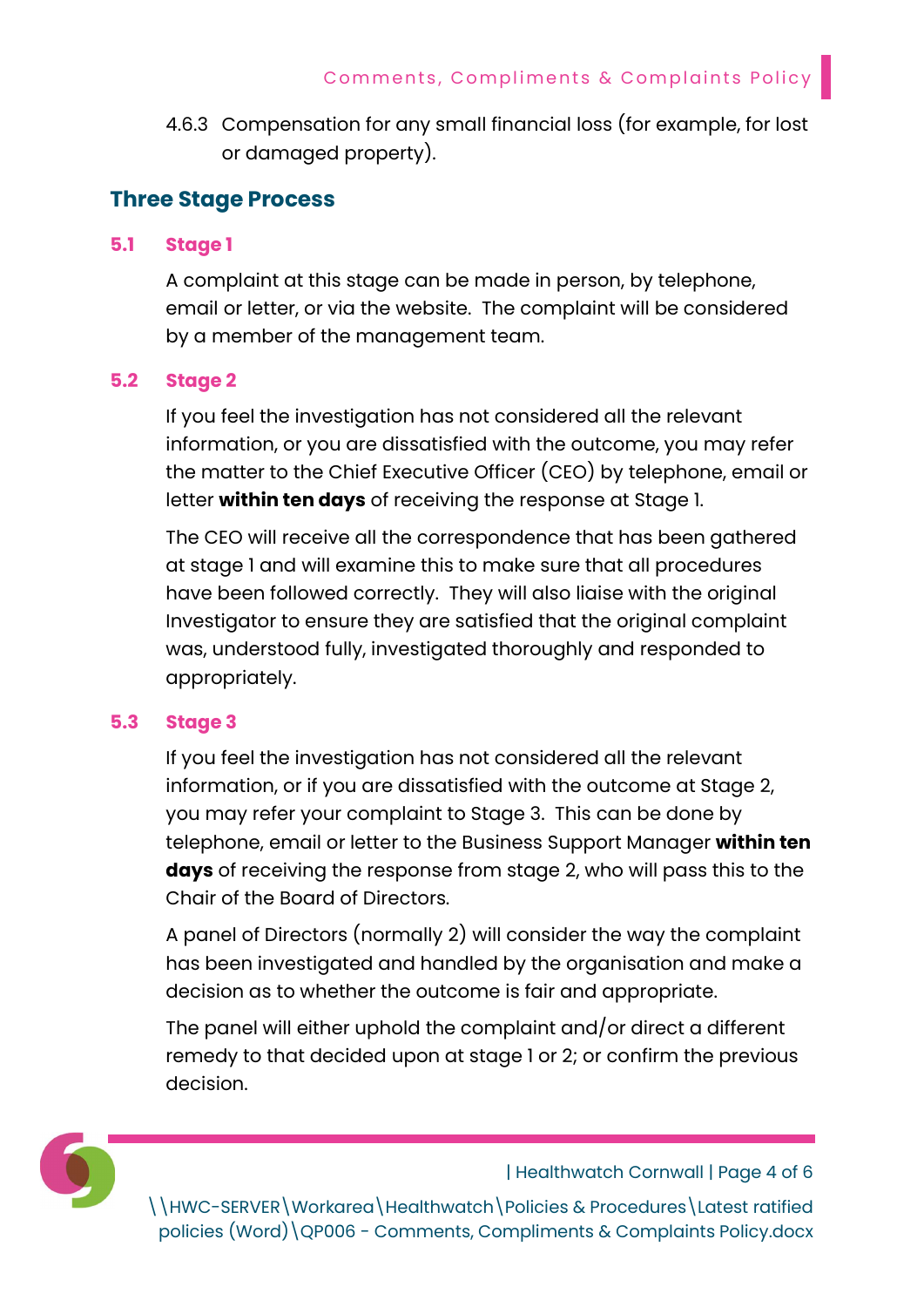Where applicable, the Board of Directors will make recommendations to review or change the organisation's policies or procedures.

The Board of Directors' decision is final.

If you remain dissatisfied, you are at liberty to contact service commissioners or registration bodies such as the CQC, but there is no further right of appeal within the organisation. Links to relevant organisational websites can be found on the service page of the service you wish to complain about.

# Exceptions

6.1 Complaints will always initially be processed at stage 1 except in the event of a complaint about the CEO which should be made to the Board of Directors (Stage 3) who can be contacted via admin@healthwatchcornwall.co.uk. The timescales referred to in section 3. above will still apply.

## Monitoring and Review of compliments and complaints

- 7.1 Information gathered regarding complaints will be collated into an annual Compliments and Complaints to be presented to the Board. This will also be available on our website www.healthwatchcornwall.co.uk and our Annual Report, and will incorporate numbers received, how we dealt with them and relevant action plans.
- 7.2 Specific complaints considered by the management team and outcomes will be brought to the Board on an individual basis.



| Healthwatch Cornwall | Page 5 of 6